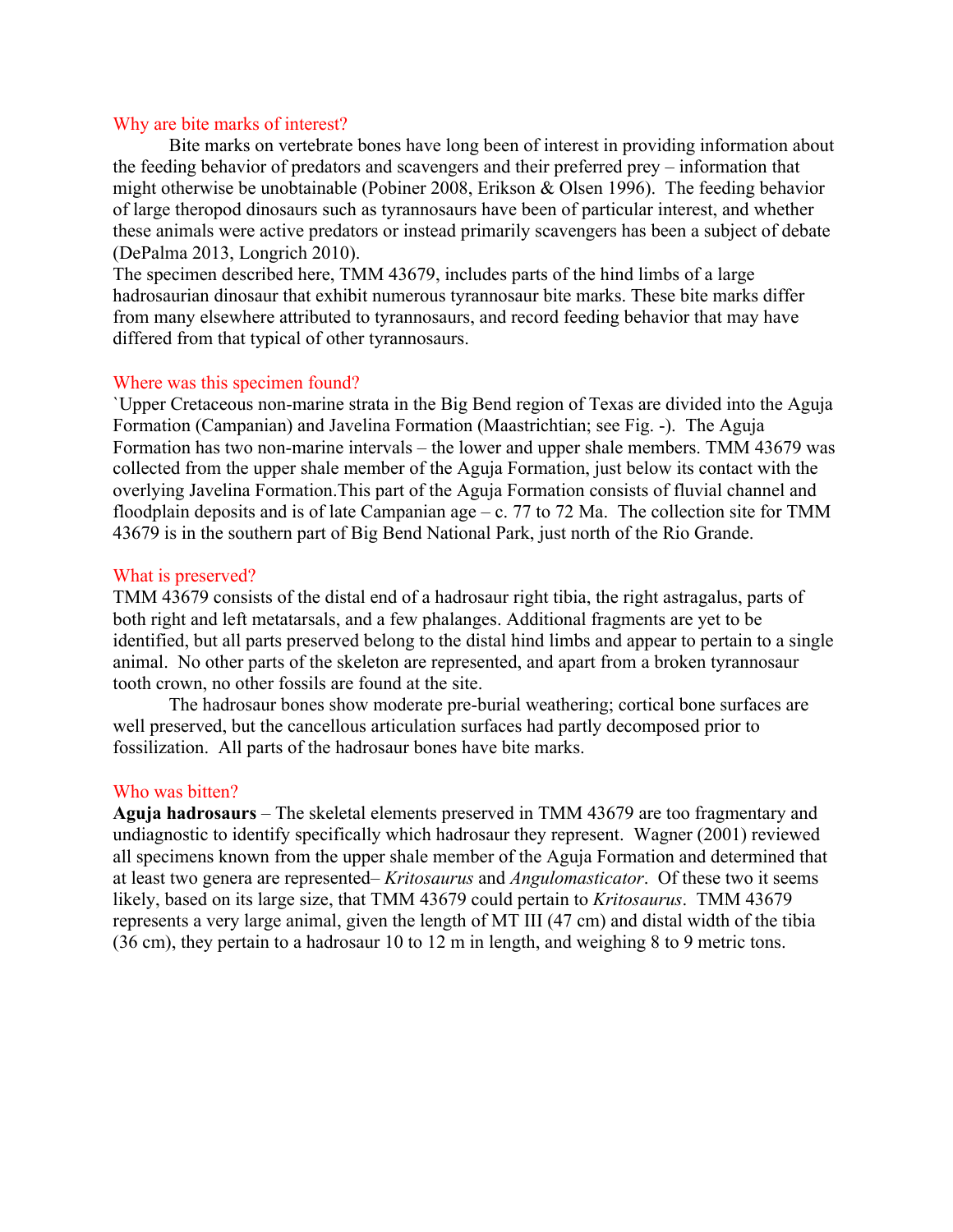#### Who was the biter?

**Bite mark diagnoses**– Bones with crocodilian bite marks are common in the Aguja Formation – particularly in the coastal and deltaic deposits in the lower part of the formation. Most of these bite marks have been attributed to the giant crocodilian *Deinosuchus* (e.g., Schwimmer, 2002; Lehman & Wick, 2010). Crocodilian bite marks are distinctive and consist primarily of depressed conical punctures with nearly circular outlines, typically arrayed in linear series. Stout conical crocodilian teeth tend also to produce linear scores that are broad and Ushaped. Instead, the bite marks on TMM 43679 differ from those made by crocodilians and are instead compatible with those made by theropod dinosaurs (Longrich, 2010). The width and depth of the bite marks on TMM 43679 are too great for the marks to have been made by smaller carnivorous theropods, such as the dromaeosaurs known from the Aguja Formation (e.g., Wick et al., 2015), and instead require larger theropods. Teeth of smaller theropods are laterally compressed (labial-lingual width of the crown is much less than mesial-distal width). This results in narrow, shallow, serrated bite marks that are more closely spaced (Erikson & Olsen 1996). In this case, the size and morphology of the bite marks, along with recovery of a broken tyrannosaur tooth with TMM 43679, suggest that the biter in this case was an adult tyrannosaur.

**Aguja tyrannosaurs** – Remains of tyrannosaurs are not common in the Aguja Formation. Specimens known thus far are too fragmentary to identify specifically, however, it seems clear that the Aguja tyrannosaur was relatively small (5 m length, 700 kg weight; see Lehman & Wick, 2013) compared to many other tyrannosaurs. Only a broken tooth crown was recovered at TMM 43679; it's size and serration count are compatible with others found in the Aguja.

## How did the bite marks form?

The linear slashes and scores are compatible with 'raking' of large lateral dentary or maxillary teeth across the bone surfaces multiple times and at multiple angles. The varied angles and depths may reflect the staggered arrangement of teeth along the tyrannosaur's jaws. Some of the punctures reflect penetration of these teeth as the jaws closed. Other punctures on the articulation surfaces and at the tendon attachment sites instead suggest 'nipping' of the incisiform premaxillary teeth at the tips of the jaws.

Because the bite marks on TMM 43679 show no evidence for bone healing and are on multiple lateral, medial, and articular surfaces of the bones, they were evidently inflicted postmortem, and likely not a result of the struggle to subdue a living prey animal. Instead, these record the process of dismembering and removing the flesh from a dead animal. The foot bones were preserved in isolation from any other parts of the skeleton, suggesting that the hind limbs had been removed from the carcass and brought to a second location for deeding. These observations are consistent with scavenging behavior.

Shallow V-shaped score marks made by teeth raked across bone surfaces without piercing through the cortical tissue have elsewhere been attributed to a scavenging behavior (Pobiner, 2008). These marks differ from those produced by "puncture and pull" feeding, a predation tactic generally attributed to tyrannosaurs that relied on their great body mass and powerful neck musculature rather than any specialized dentition (Erikson & Olsen 1996).